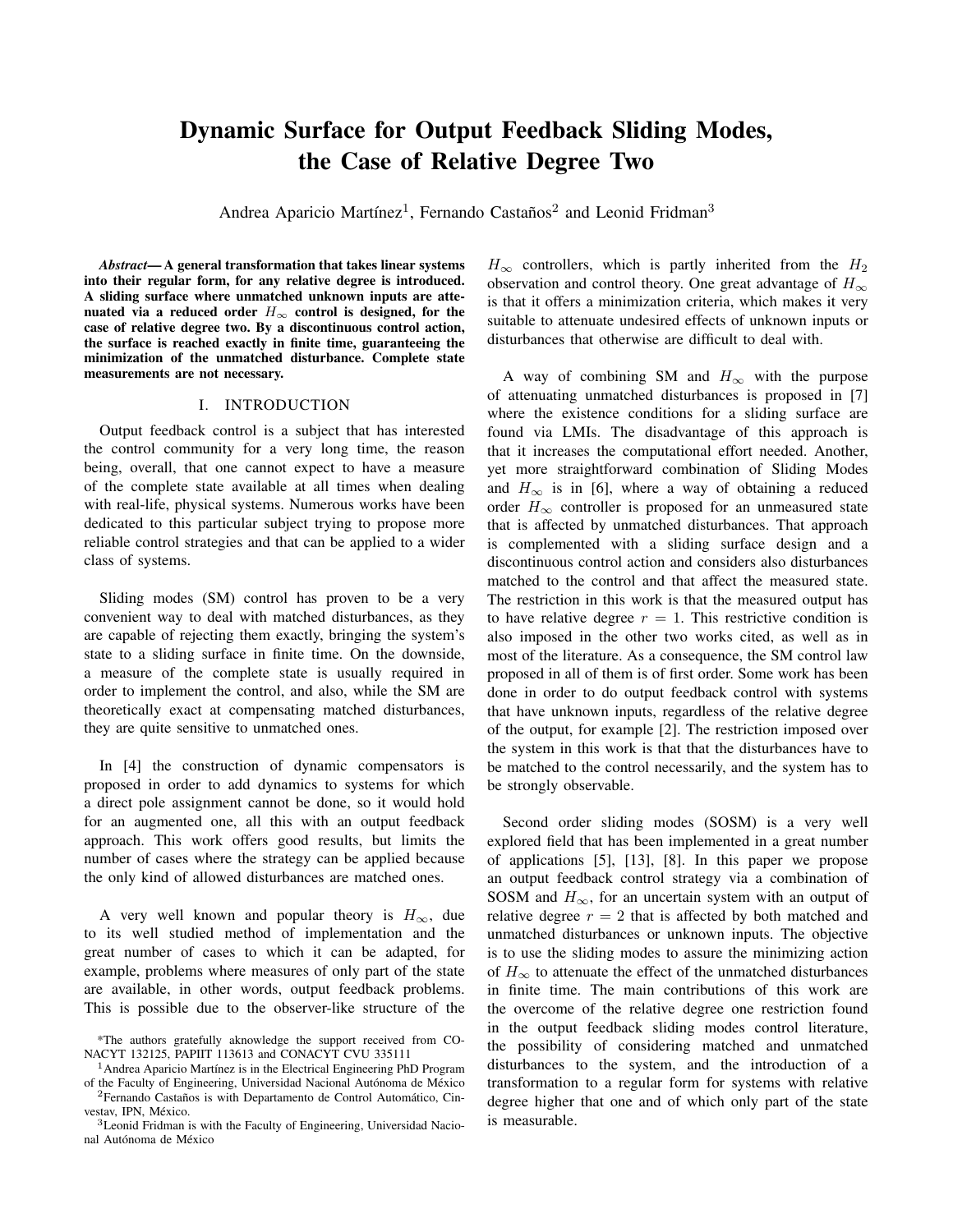This is an ongoing work that aims to present, in the future, a complete methodology for outputs of any relative degree.

### II. PROBLEM STATEMENT

Consider the following uncertain system

$$
\begin{array}{rcl}\n\dot{z} & = & Az + Bv + Dw \\
y & = & Cz,\n\end{array}\n\tag{1}
$$

where  $z \in R^n$  is the state vector,  $w \in R^p$  is a bounded unknown input,  $v \in \mathbb{R}$  is the control signal and  $y \in \mathbb{R}$  is the measured output with relative degree  $r$  with respect to the control.

*Assumption 1:* The following items hold:

- a. The pair  $(A, B)$  is controllable.
- b. The pair  $(A, C)$  is observable.
- c. The relative degree of the output with respect to the unknown input,  $r_w$ , is assumed to satisfy  $r \le r_w$ .

Assumptions 1.a and 1.b are standard assumptions in control theory. Assumption 1.c means that no disturbances are found in the measured state, but they do affect the state associated to the control (matched disturbances), and/or appear in some derivative of the output, higher than  $r$ (unmatched disturbances).

*Problem statement:* System (3) is an uncertain system with an output y of relative degree  $r > 1$ , which means that the state associated to the control is not measurable. In this work it is considered the case when a disturbance w may have a matched and also an unmatched component that satisfies Assumption 1.c. The output  $y$  measures only part of the state and has no explicit information of the state affected by the unmatched disturbance nor of the state associated to the control. The goal is to obtain a stabilizing closed loop that attenuates the effect of the disturbances in finite time.

## III. TRANSFORMATION TO A REGULAR FORM FOR ARBITRARY RELATIVE DEGREE

In [15] it is shown how the sliding surface design is much simpler if the system is in its regular form. A simple example of a system with matched and unmatched disturbances on this form is:

$$
\dot{x}_1 = A_{11}x_1 + A_{12}x_2 + B_{11}w_1 \n\dot{x}_2 = A_{21}x_1 + A_{22}x_2 + B_{12}w_2 + B_{2}u.
$$

This arrangement is widely known as the standard regular form, and the existing coordinate transformations that lead to this form normally assume that a complete state measure is available. In [6] a transformation to a regular form, for the output feedback case and relative degree  $r = 1$  is introduced. In this section we will present a transformation for systems with output of any relative degree  $r$ , that only contains information of a part of the state. This transformation maintains the controllability and the observability of the original system. Both properties are essential to the development of this work.

Consider system  $(1)$ , with relative degree r and dimension n. From the definition of relative degree it is known that  $CA^{i-1}B = 0, 1 \leq i < r$  and  $CA^{r-1}B \neq 0$ . Also, since  $B \neq 0$ , there exists a matrix  $B^{\perp} \in R^{(n-r)\times n}$  with  $n-r$ linearly independent rows such that  $B^{\perp}B = 0$ . One can take the output y and its successive  $(r - 1)$  derivatives as a set of coordinates  $\chi_1, \ldots, \chi_r$  to construct a coordinate transformation with invertible  $T$  that brings a linear system with relative degree  $r$  to a regular form. This transformation is (2):

$$
\left[\frac{\xi}{\chi}\right] = Tz = \begin{bmatrix} B_1^{\perp} \\ \vdots \\ B_{n-r}^{\perp} \\ C \\ \vdots \\ CA^{r-1} \end{bmatrix} z.
$$
 (2)

Note that there is not an unique  $B^{\perp}$  that makes this hold.

This transformation brings (1) to the form

$$
\begin{aligned}\n\left[\frac{\dot{\xi}}{\dot{x}}\right] &= T\dot{z} = \\
\dot{\xi} &= A_0\xi + B_0\chi + B_{11}w_1 \\
\dot{\chi}_1 &= \chi_2\n\end{aligned} \tag{3}
$$
\n
$$
\begin{aligned}\n\dot{\chi}_r &= [A_{n1} \dots A_{nn}] \left[\frac{\xi}{\chi}\right] + B_{12}w_2 + u \\
y &= \chi_1,\n\end{aligned}
$$

where  $A_0 \in R^{(n-r)\times (n-r)}$ ,  $B_0 \in R^{(n-r)\times r}$ . In the absence of disturbances,  $w = 0$ ,  $\chi$  can be taken exactly to zero and the subsystem  $\xi$  would become  $\xi = A_0 \xi$ , which represents the zero dynamics of the complete system.

# IV. REDUCED ORDER SYSTEM AND  $H_{\infty}$ CONTROLLER

One of the goals of this work is to attenuate the effect of unmatched uncertainty,  $w_1$ , and to do so, a dynamic  $H_{\infty}$ controller will be obtained. This kind of controllers provide a minimization of a transfer function  $T_{Jw}$  that maps the disturbance  $w_1$  to a penalization variable J, below a real number  $\gamma > 0$  [9]. From simple examination of system (3) one can notice that  $w_1$  affects only a very specific part of the state. A reduced order system that maintains the controllability and observability properties of (3), and that contains the unmatched disturbance  $w_1$  will be obtained. The  $H_{\infty}$  controller will be calculated for this reduced order system, finding the solution of two Riccati equations. The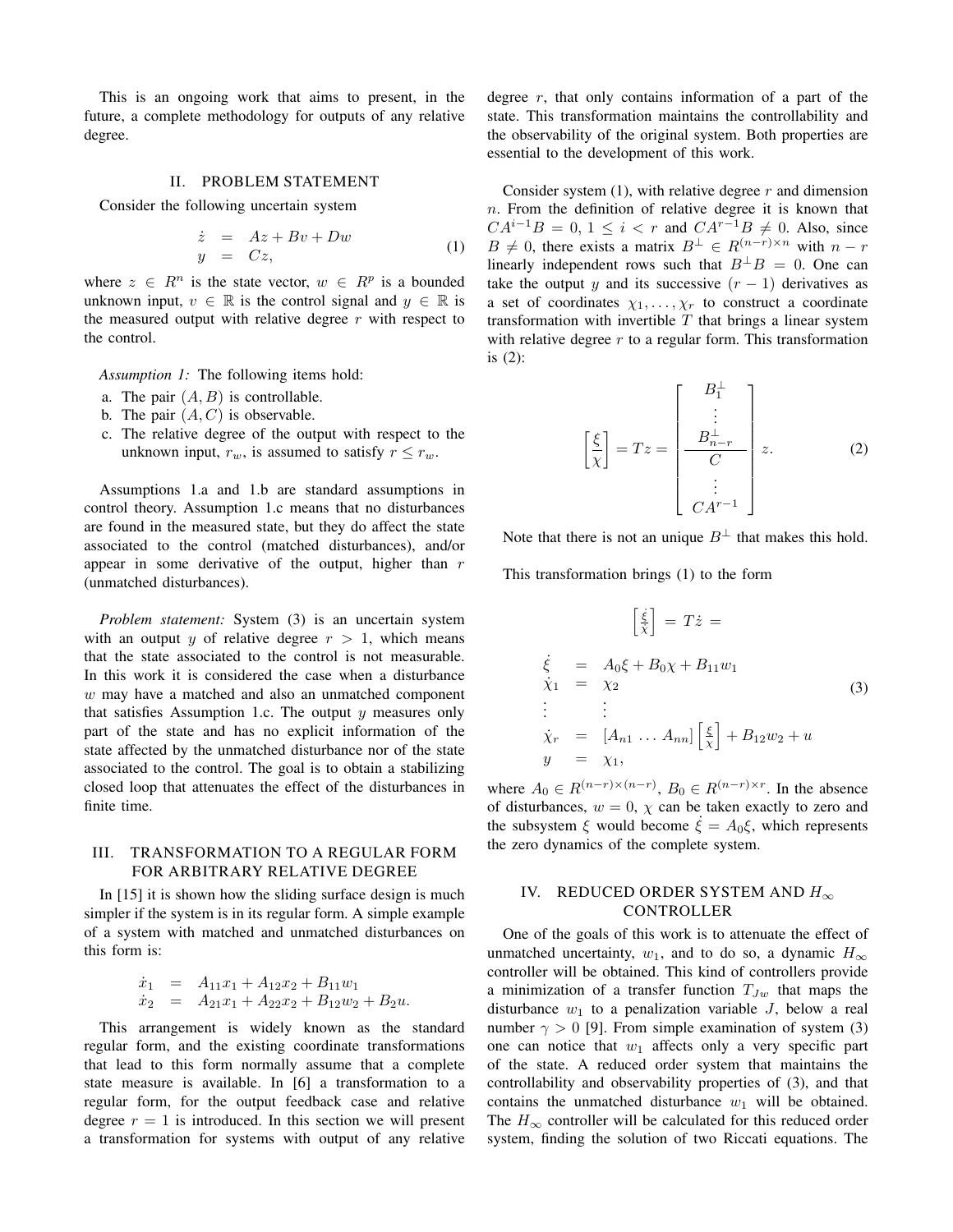order of this equations will be the same of the reduced order system. In order to make this step simpler, the following additional assumption is made.

*Assumption 2:* For system (1) the following items hold:

- a.  $r = 2$
- b.  $A_{r-1} \in \text{span}(B)$  where  $A_{r-1}$  represent the last  $r-1$ columns of matrix A.

Assumption 2.a. is made to analyze the case when the relative degree of the output equals two. Assumption 2.b. means that there exists a matrix  $B^{\perp}$  such that  $B^{\perp}B = B^{\perp}A_{r-1} = 0.$ 

Under assumption 2, system (3) can be rewritten as:

$$
\dot{\xi} = A_0 \xi + B_{01} \chi_1 + B_{11} w_1 \n\dot{\chi}_1 = \chi_2 \n\dot{\chi}_2 = A_{n1} \xi + A_{n2} \chi_1 + A_{n3} \chi_2 + B_{12} w_2 + u
$$
\n(4)  
\n
$$
y = \chi_1,
$$

where  $B_{01}$  is the first element of  $B_0$ . Figure 1 represents a block diagram for (4). Assumption 2 leaves the system in a quasi-cascade form.



Fig. 1. Block representation of system (3) with Assumptions 2.

*Proposition 1:* If system (1) is controllable and observable, then the pair  $(A_0, B_{01})$  of (4) will be controllable and the pair  $(A_0, C_2)$  of (4) will be observable, where  $C_2 := A_{n1}$ .

Once controllable and observable pairs are found, a controllable and observable reduced order system (5) can be derived from (3), defining a virtual output

$$
y_v := \ddot{y} - A_{n3}\dot{y} - A_{n2}y - u,
$$

and a virtual control [15]  $u_v := \chi_1$ .

$$
\dot{\xi} = A_0 \xi + B_{01} u_v + B_{11} w_1 \n y_v = C_2 \xi + D_{21} w_2.
$$
\n(5)

To calculate the  $H_{\infty}$  controller one has to define a penalty variable  $J = C_1 \xi + D_{12} u_v$  that assigns weights to the state  $\xi$  and the control  $u_v$  and whose parameters must satisfy  $D_{12}^T \left[ C_1 \quad D_{12} \right] = \left[ \begin{array}{cc} 0 & \alpha I \end{array} \right]$  for an  $\alpha \neq 0$ [9] . Theorem 1 states the rest of the conditions that have to be satisfied to calculate the controller, and shows its form.

*Theorem 1:* [9] If the pair  $(A_0, B_{11})$  is stabilizable, the equality  $\begin{bmatrix} B_{11} \\ D_{21} \end{bmatrix} D_{21}^T = \begin{bmatrix} 0 \\ I \end{bmatrix}$ I holds and there exist matrices  $X_{\infty}$  and  $Y_{\infty}$  such that for a positive  $\gamma$ ,

$$
A_0^T X_{\infty} + X_{\infty} A_0 + X_{\infty} (\gamma^{-2} B_{11} B_{11}^T - B_{01} B_{01}^T) X_{\infty} = -C_1^T C_1 A_0 Y_{\infty} + Y_{\infty} A_0^T + Y_{\infty} (\gamma^{-2} C_1^T C_1 - C_2^T C_2) Y_{\infty} = -B_{11} B_{11}^T,
$$
\n(6)

then the state for a controller

$$
u_v := F_{\infty} h,\tag{7}
$$

for (5), such that  $||T_{Jw}||_{\infty} < \gamma$ , is:

$$
\dot{h} = \hat{A}_{\infty}h - Z_{\infty}L_{\infty}y_v,\tag{8}
$$

where  $\hat{A}_{\infty}$ ,  $F_{\infty}$ ,  $L_{\infty}$  and  $Z_{\infty}$  are constant gains calculated with the parameters of the system and the solutions of (6).  $||T_{Jw}||_{\infty}$  is the  $H_{\infty}$  norm of the transfer function that maps  $w_1 \mapsto J$ . The nomenclature used here is the usual  $H_{\infty}$ nomenclature, the details of this procedure, the calculations of the controller parameters and the proof of this theorem can be found in [9].

## V. SECOND ORDER SLIDING SURFACE AND **CONTROL**

In this section a dynamic sliding surface is designed such that when reached, the virtual control  $u<sub>v</sub>$  defined in (5) takes exactly the values of the  $H_{\infty}$  dynamic controller (7). Then, to enforce the sliding mode, discontinuous control law will be defined.

Recall that the virtual output was defined as  $y_v :=$  $\ddot{y} - A_{n3}\dot{y} - A_{n2}y - u$  which is necessary to construct the virtual control. This virtual output is only available obtaining the first and second derivatives of the output  $y$  through some differentiator. The following proposition allows the construction of  $u<sub>v</sub>$  using only the first derivative of y. The reduction on the order of differentiation will decrease the cost and complexity of the solution as well as the risk of introducing undesired dynamics provoked by a higher order differentiator.

*Proposition 2:* Define the auxiliary variable

$$
\psi := Z_{\infty}L_{\infty}(\beta_1 - \beta_3) + \beta_5,
$$

and let the dynamic system  $\beta$  be

$$
\dot{\beta}_1 := u \n\dot{\beta}_2 := \beta_3 = \dot{y} \n\dot{\beta}_3 := \beta_4 = \ddot{y} \n\dot{\beta}_4 := y^{(3)} \n\dot{\beta}_5 := \hat{A}_{\infty} \beta_5 + (Z_{\infty} L_{\infty} a_{33} - \hat{A}_{\infty} Z_{\infty} L_{\infty}) \beta_3 + \n+ Z_{\infty} L_{\infty} a_{32} \beta_2 + \hat{A}_{\infty} Z_{\infty} L_{\infty} \beta_1.
$$
\n(9)

Then the virtual control (7) is equivalent to

$$
u_v = F_{\infty} \psi.
$$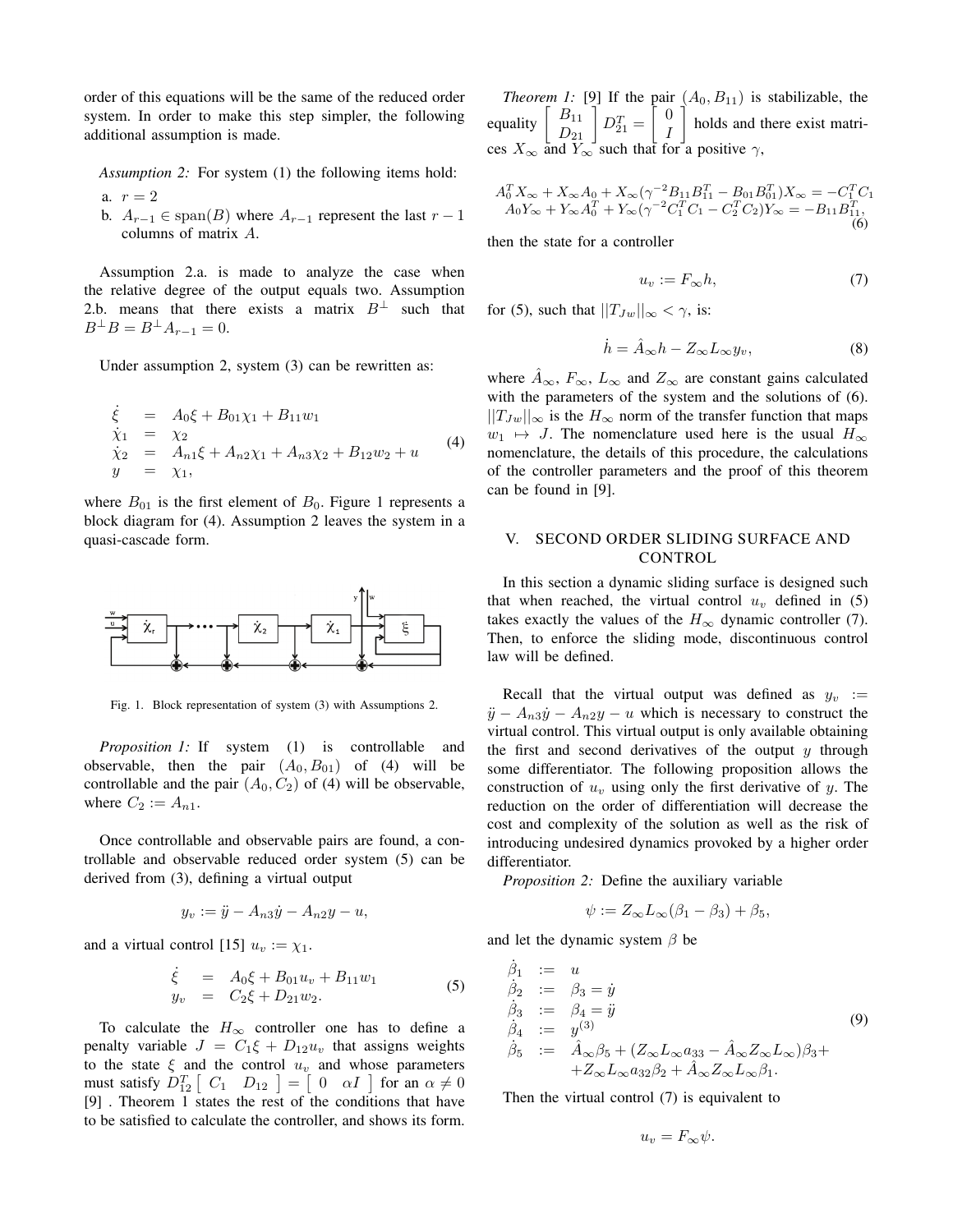The first derivative of the output  $y$ , necessary to construct  $\psi$ , can be robustly obtained, in finite time, by a SOSM differentiator [11] that has the form:

$$
\begin{array}{rcl}\n\dot{\zeta}_0 & = & v_0 = -2\,\theta^{\frac{1}{3}}|\zeta_0 - y|^{\frac{2}{3}}\,\text{sign}(\zeta_0 - y) + \zeta_1 \\
\dot{\zeta}_1 & = & v_1 = -1.5\,\theta^{\frac{1}{2}}|\zeta_2 - v_0|^{\frac{1}{2}}\,\text{sign}(\zeta_1 - v_0) + \zeta_2 \\
\dot{\zeta}_2 & = & -1.1\,\theta\,\text{sign}(\zeta_2 - v_1),\n\end{array}\n\tag{10}
$$

where  $\zeta_2 := \hat{\chi}_2$  and  $\theta$  is an upper bound for  $|y^{(3)}|$  which is assumed to be known.

**Remark** In the presence of noise in the output  $y$ , the output of the differentiator deteriorates, however, it offers the best possible differentiation with respect to noise [11]. For a deeper analysis of second order sliding modes differentiator error of noisy signals, see [3].

*Theorem 2:* A relative deegree  $r_s = 2$  sliding surface  $S = \{(\beta_1, \beta_2, \beta_3, \beta_5) | s(\beta_1, \beta_2, \beta_3, \beta_5) = 0\}$  for (3), that guarantees the minimization  $||T_{Jw}||_{\infty} < \gamma$  is

$$
s = \beta_2 - F_{\infty}(Z_{\infty}L_{\infty}(\beta_1 - \beta_3) + \beta_5). \tag{11}
$$

It is quite clear that when the sliding surface is reached the output y, and thus the state  $\chi_1$ , becomes the central  $H_{\infty}$  controller output, guaranteeing the exact  $H_{\infty}$  bound  $||T_{Jw}|| < \gamma$  attenuating the effect of  $w_1$ .

The first and second derivatives of (11) are:

$$
\dot{s} = \alpha_1 x_1 + \alpha_2 \beta_2 + \alpha_3 \beta_3 + \alpha_4 w_2 + \alpha_5 \beta_5 + \alpha_6 \beta_1
$$
  

$$
\ddot{s} = \delta_1 x_1 + \delta_2 \beta_2 + \delta_3 \beta_3 + \delta_4 \beta_1 + \delta_5 u + \delta_6 w_1 + \delta_7 w_2 + \delta_8 \dot{w}_2 + \delta_9 \beta_5,
$$

where  $\alpha_{1-6}$  and  $\delta_{1-9}$  are constants calculated with the parameters of system (4) and those of the  $H_{\infty}$  controller.

Assuming  $||w_1|| < \bar{w}_1$ ,  $||w_2|| < \bar{w}_2$ ,  $||\dot{w}_2|| < \bar{w}_2$  and  $||x_1(0)|| < \bar{x}_1$  for some known  $\bar{w}_1$ ,  $\bar{w}_2$ ,  $\bar{\bar{w}}_2$  and  $\bar{x}_1$  a SOSM control law that will take the trajectories of  $(3)$  to s in finite time, can be the twisting controller [12], [1], [10] [14]:

$$
u = \eta - k_1 \operatorname{sign}(s) - k_2 \operatorname{sign}(\dot{s}),\tag{12}
$$

where  $\eta := -(\delta_2\beta_2 + \delta_3\beta_3), k_1 > k_2 + \bar{w}_2$  and  $k_2 > \bar{w}_2$ .

## VI. NUMERICAL EXAMPLE

Consider the system

$$
\begin{array}{rcl}\n\dot{x} & = & Ax + Bu + Dw \\
y & = & Cx,\n\end{array}\n\tag{13}
$$

where 
$$
A = \begin{bmatrix} -3 & 2 & 0 \\ 0 & 0 & 1 \\ 2 & -3 & -6 \end{bmatrix}
$$
,  $B = \begin{bmatrix} 0 \\ 0 \\ 4 \end{bmatrix}$ ,  
\n $D = \begin{bmatrix} 1 & 0 \\ 0 & 0 \\ 0 & 1 \end{bmatrix}$ ,  $C = \begin{bmatrix} 0 & 1 & 0 \end{bmatrix}$ .

The pair  $(A, B)$  is controllable and the pair  $(A, C)$  is observable. System (13) has already a regular form, it is of order  $n = 3$  and the output's relative degree is clearly  $r = 2$ . Variable  $w \in R^2$  represents an unmatched disturbance and a matched one.

The parameters of the penalty variable are:

$$
C_1 = \left[ \begin{array}{c} 1 \\ 0 \end{array} \right], \ D_{12} = \left[ \begin{array}{c} 1 \\ 0 \end{array} \right],
$$

assigning equal weights to the virtual control and the state.

The controllable and observable reduced order system is:

$$
\dot{x}_1 = -3x_1 + 2u_v + w_1 \nJ = C_1x_1 + D_{12}u_v \n y_v = 2x_1 + w_2.
$$
\n(14)

An  $H_{\infty}$  controller for (14) is:

$$
u_v = F_{\infty}\psi = -1.11 \psi
$$
  

$$
\dot{\psi} = \hat{A}_{\infty}\psi - Z_{\infty}L_{\infty}y_v = 6.702 \psi + 0.6325 y_v
$$

that satisfies  $||T_{Jw}||_{\infty} < 0.2809$ .

The sliding variable, defined in (11) has the form  $s = \beta_2 - F_{\infty}(Z_{\infty}L_{\infty}(\beta_1 - \beta_3) + \beta_5)$  where the dynamic system  $\beta$  is constructed as in (9) and values  $A_{\infty}$ ,  $Z_{\infty}L_{\infty}$ and  $F_{\infty}$  are the ones shown above.

With initial conditions  $x_1(0) = 0.5$ ,  $x_2(0) = 1$ ,  $x_3(0) = 0.5$ , perturbations  $w_1 = 0.2 + 0.5 \sin(5t)$  and  $w_2 = 1 + .04 \sin(2t)$  and gains  $k_1 = 25$  and  $k_2 = 10$  for the SOSM controller (12), the following results are obtained:



Fig. 2. States  $x_1$ ,  $x_2$  and  $x_3$ 

Figure 2 shows that the complete state converges to a neighborhood of the origin, figure 3 shows how the sliding surface s and its derivative  $\dot{s}$  converge in finite time and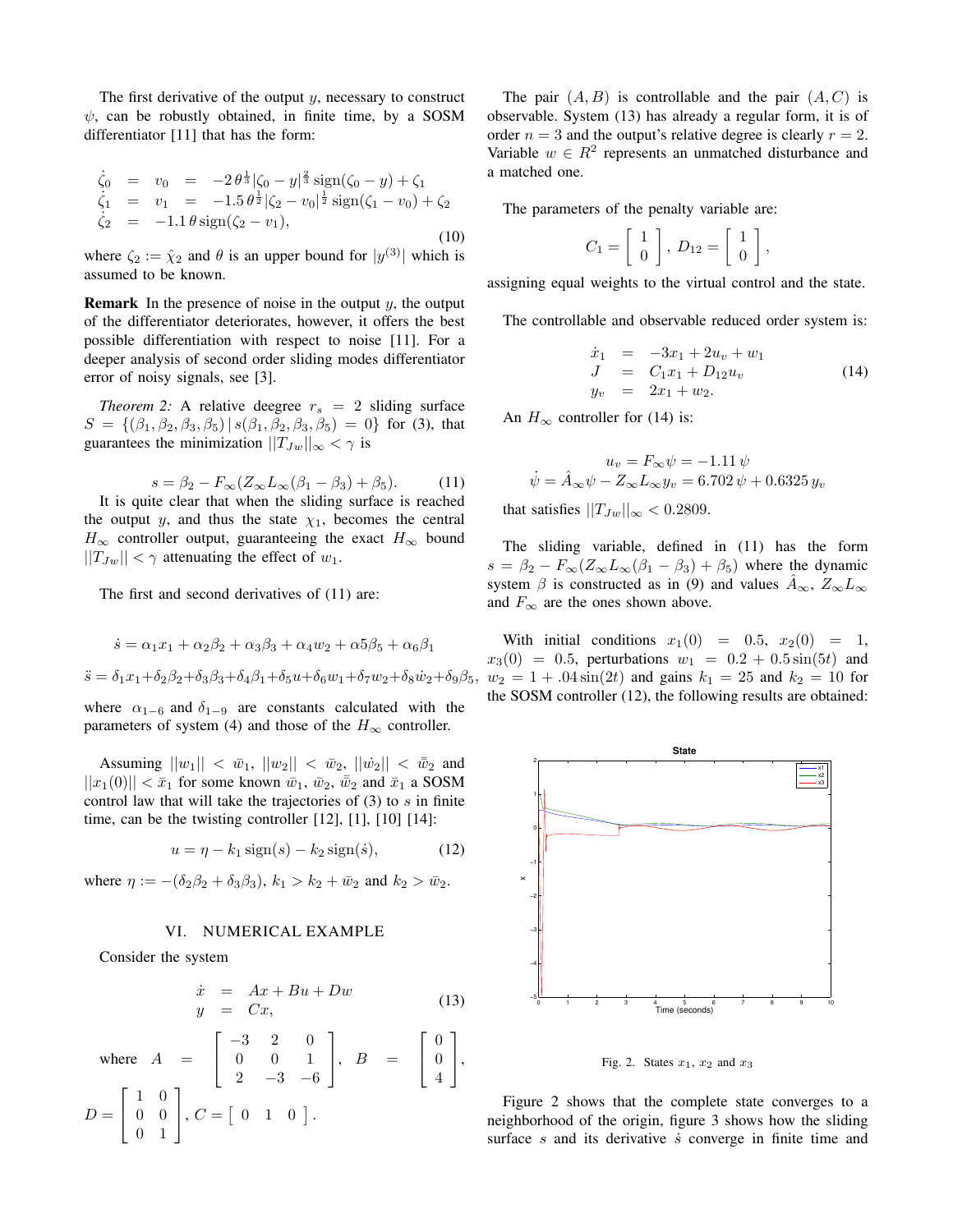

Fig. 3. Sliding surface and first derivative



Fig. 4. Control Signal

Figure 4 shows the SOSM control action.

A zoom of the states shown in Figure 2 can be found in the upper image of Figure 5. Here it is more evident the attenuation of the disturbances. For comparison purposes an  $H_{\infty}$  controller was designed for the complete order system (13). The results of the states behavior can be seen on the lower image of Figure 5, where one can appreciate how a better attenuation was achieved by the combination with sliding modes.

## VII. CONCLUSIONS

A generalized way of transforming a linear uncertain system with only part of the state available in the output, regardless of its relative degree, into a regular form was presented, as well as a procedure of obtaining a reduced order system that maintains controllability and observability properties for any relative degree and dimensions. A reduced order  $H_{\infty}$  controller was found that satisfies  $||T_{Jw_1}||_{\infty} < \gamma$ 



Fig. 5. Sliding modes with  $H_{\infty}$  and  $H_{\infty}$  only

being  $w_1$  an unmatched disturbance. The minimization was guaranteed to be achieved in finite time through a relative degree  $r_s = 2$  sliding surface and the sliding modes were enforced by a SOSM control law resulting in a closed loop that stabilizes the original, full order closed loop. A full measure of the state is not needed for the implementation of this strategy and it also overcomes the main restrictions of relative degree one and matchedness of the disturbances that output feedback sliding modes control strategies found in the literature impose over the system.

## **REFERENCES**

- [1] L. Aguilar, Y. Orlov, and J. C. Cadiou. Switched chattering control vs. backlash/friction phenomena in electrical servo-motors. *International Journal of Control*, 76(9-10):959–967, 2003.
- [2] M. T. Angulo, L. Fridman, and A. Levant. Output-feedback finitetime stabilization of disturbed lti systems. *Automatica*, 48(4):606 – 611, 2012.
- [3] M. T. Angulo, J.A. Moreno, and L. Fridman. The differentiation error of noisy signals using the generalized super-twisting differentiator. In *Decision and Control (CDC), 2012 IEEE 51st Annual Conference on*, pages 7383–7388, 2012.
- [4] S.K. Bag, S.K. Spurgeon, and C. Edwards. Output feedback sliding mode design for linear uncertain systems. *Control Theory and Applications, IEE Proceedings -*, 144(3):209–216, 1997.
- [5] G. Bartolini, A. Pisano, and E. Usai. A survey of applications of second order sliding mode control to mechanical systems. *International Journal of Control*, 76:875–892, 2003.
- [6] F. Castaños and L. Fridman. Dynamic switching surfaces for output sliding mode control: An  $h_{\infty}$  approach. *Automatica*, 47(9):1957 – 1961, 2011.
- [7] H.H. Choi. Sliding mode output feedback control design. *Transactions on Industrial Electronics*, 55(11), 2008.
- [8] J. Davila. Exact tracking using backstepping control design and highorder sliding modes. *IEEE Transactions on Automatic Control*, page 452–457, 2013.
- [9] J.C. Doyle, K. Glover, P.P. Khargonekar, and B.A. Francis. Statespace solutions to standard h2 and h infin; control problems. *IEEE Transactions on Automatic Control*, 34(8):831–847, 1989.
- [10] A. Levant. Sliding order and sliding accuracy in sliding mode control. *International Journal of Control*, 58(6):1247–1263, 1993.
- [11] A. Levant. Higher-order sliding modes, differentiation and outputfeedback control. *International Journal of Control*, 76(9-10):924–941, 2003.